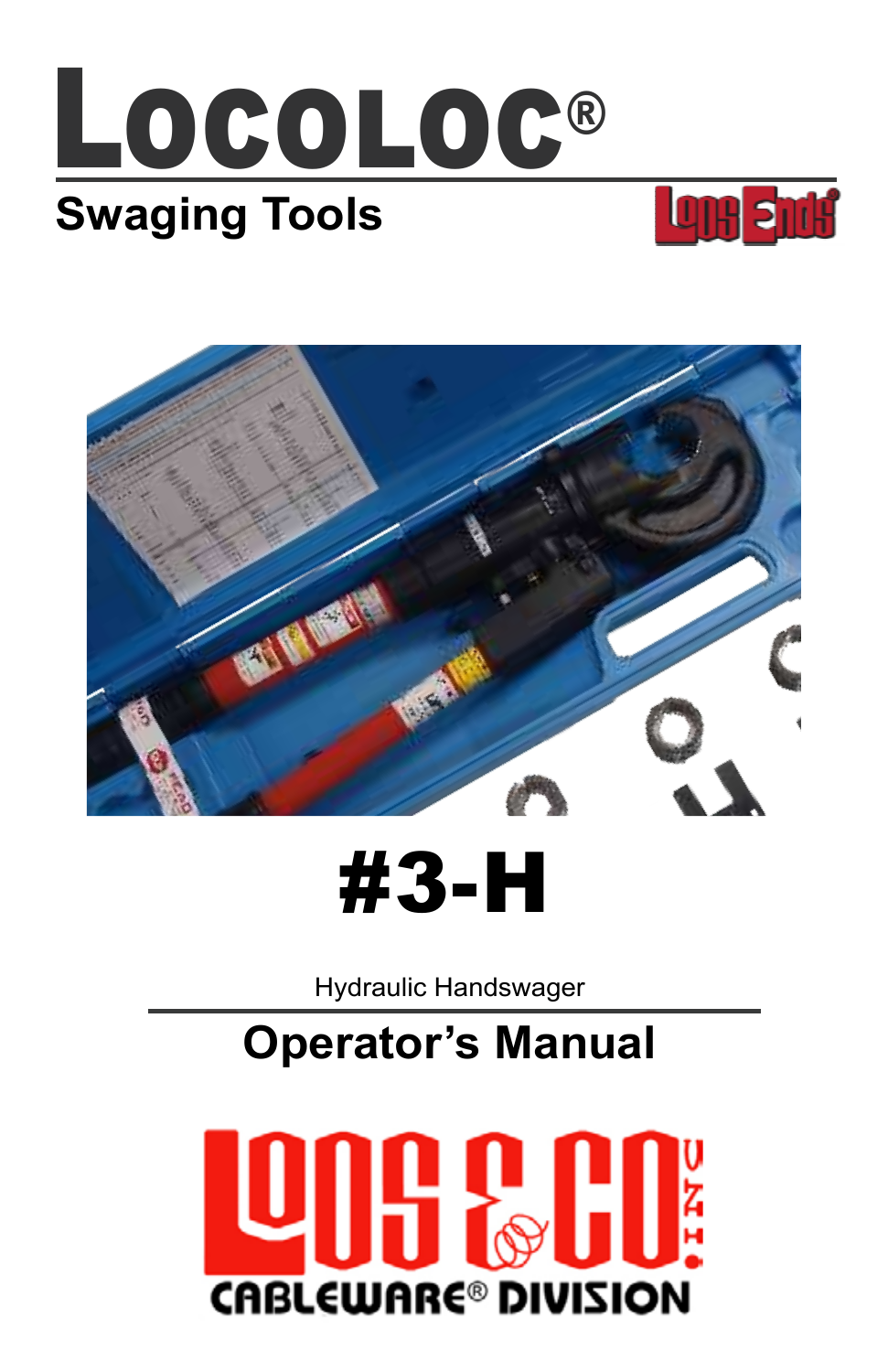## **CONTENTS**

| <b>Title</b>                  | Page |
|-------------------------------|------|
| Specification                 |      |
| Part List                     | 2    |
| <b>Operation Instructions</b> |      |
| Refill Oil                    | 7    |
| Preventative Maintenance      | 8    |
| Die Size                      |      |
| Warranty                      | 10   |

### **WARNING**



Read instruction manual before use.

Wear safety goggles and protective gear.

Do not use on electrical circuits.

Keep all body parts clear of swaging dies.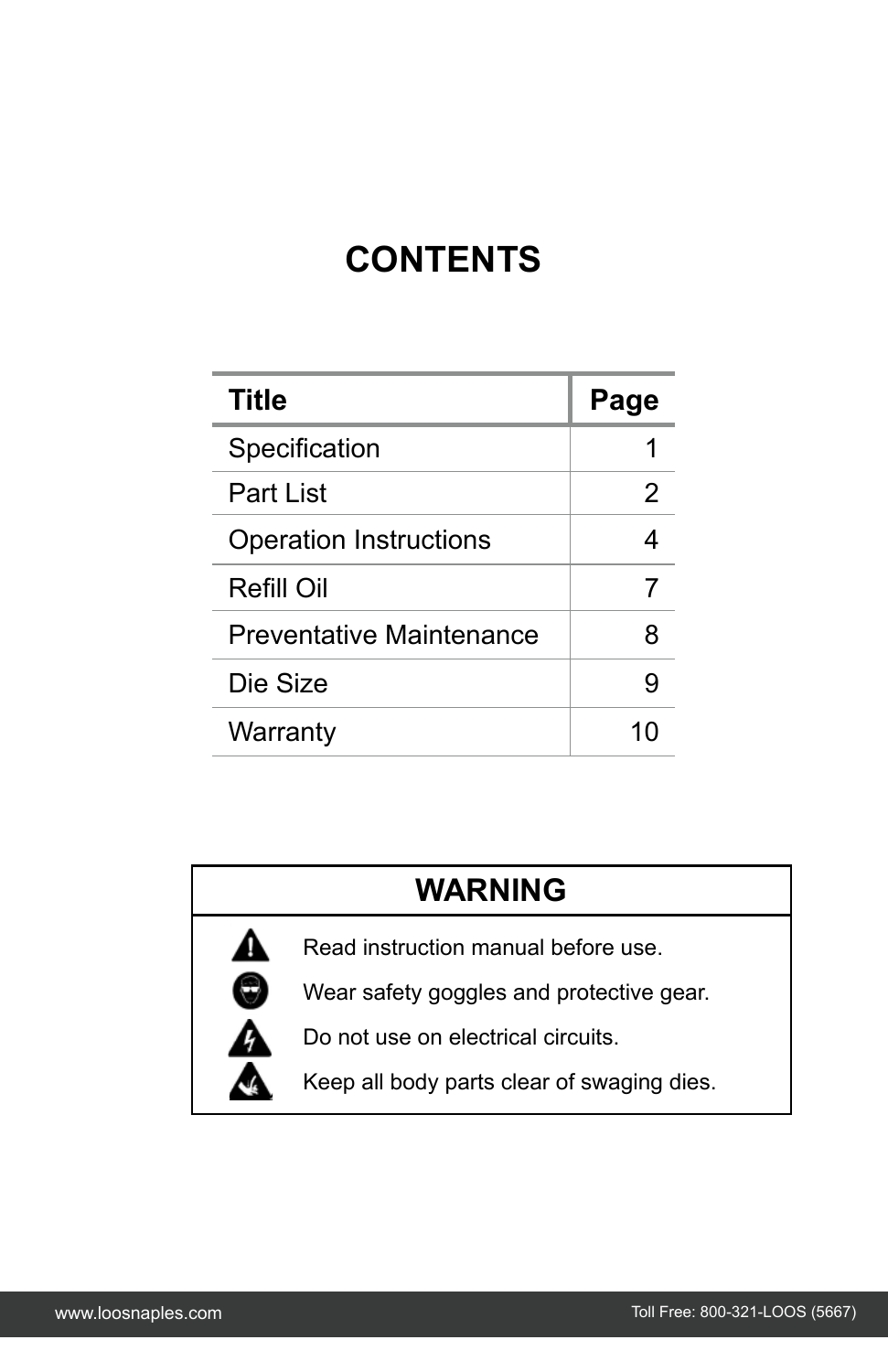Hydraulic compression tool with a two stage section for use with interchangeable die sets, 1/4 to 1/2 inch.

- Complete with plastic carrying case.
- Dies sold separately with gauges included.
- Head rotates 180° for difficult situations.

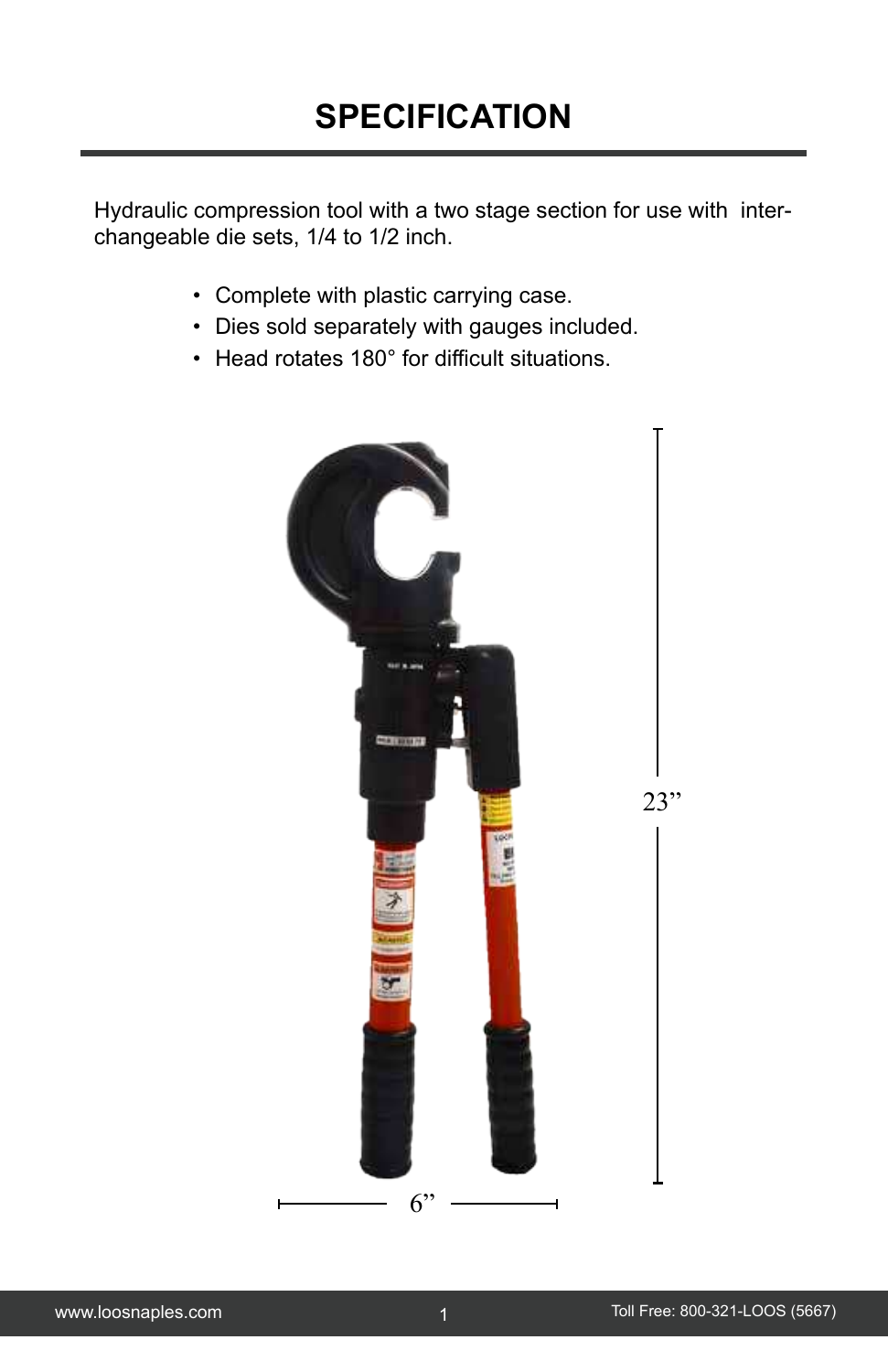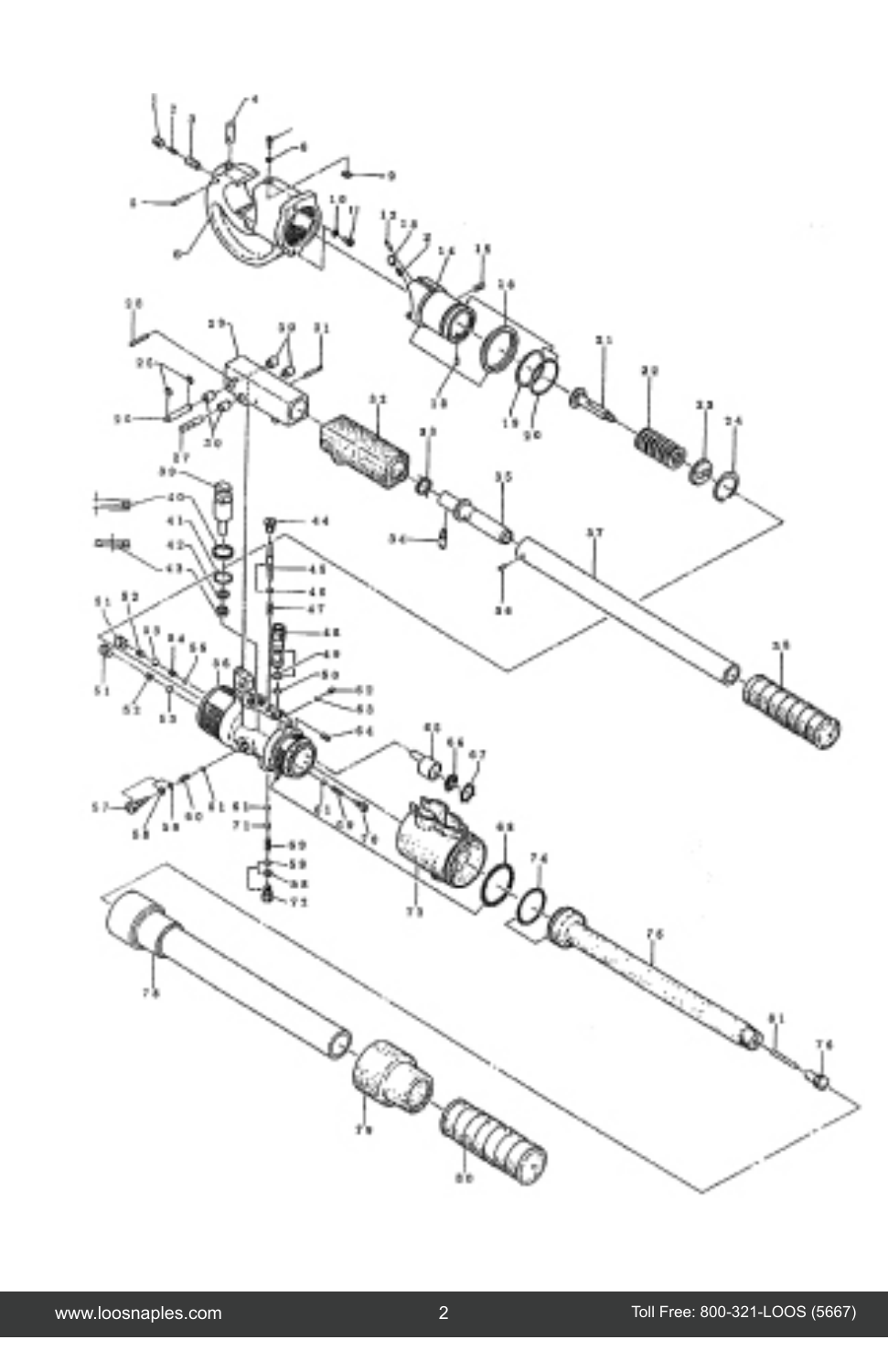### **#3-H BREAKDOWN LIST**

#### \*Part list is only for reference, parts are not available for individual sale.

|                         | <b>NO. DESCRIPTION</b>       | <b>CODE</b> QTY |                         | NO. | <b>DESCRIPTION</b>        | <b>CODE</b>   | <b>QTY</b>     |
|-------------------------|------------------------------|-----------------|-------------------------|-----|---------------------------|---------------|----------------|
| ī                       | $M10 X 10$ Screw (F.P.)      | $16-41$         | 1                       | 50  | $P-8$ O-Ring (C.P.)       | 410-43        | 1              |
| $\overline{c}$          | Spring (177)                 | 410-01          | $\overline{2}$          | 51  | Valve Screw (10)          | 410-44        | $\overline{c}$ |
| $\overline{\mathbf{3}}$ | Retainer Pin (A)             | 410-02          | $\mathbf{I}$            | 52  | Spring (67)               | 85-39         | $\overline{c}$ |
| 4                       | Die Release Pin (A)          | 410-03          | $\mathbf{1}$            | 53  | 9/32" Ball                | 16-40         | $\overline{c}$ |
| 5                       | 2.5 X 25 Drive Pin (BW)      | 410-04          | ī                       | 54  | Spring (66)               | 85-40         | $\,$ 1         |
| 6                       | Head                         | 410-05          | 1                       | 55  | 3/16" Ball                | 16-49         | $\mathbf{1}$   |
|                         | M4 X 10 Screw                | 410-06          | $\mathbf{I}$            | 56  | Body                      | 410-45        | 1              |
|                         | M4 Lock Washer               | 410-07          | $\mathbf{I}$            | 57  | <b>Suction Valve Plug</b> | 410-46        | $\mathbf{I}$   |
| 9                       | Key                          | 410-08          | $\mathbf{I}$            | 58  | P-4 Back-Up Ring (B.C.)   | 410-47        | $\overline{c}$ |
| 10                      | M5 Lock Washer               | 410-09          | $\overline{c}$          | 59  | $P-4$ O-Ring (C.P.)       | 410-48A       | $\overline{c}$ |
| $\overline{11}$         | M5 X 6 Screw                 | 410-10          | $\overline{2}$          | 60  | Spring (4)                | $16-48$       | 1              |
| 12                      | 2.5 X 14 Drive Pin (BW)      | $410 - 11$      | $\mathbf{1}$            | 61  | 7/32" Ball                | $16 - 26$     | 3              |
| 13                      | Retainer Pin (B)             | 410-12          | $\mathbf{1}$            | 62  | M4 X 4 Screw (F.P.)       | 85-47         | ı              |
| 14                      | Ram                          | 410-13          | $\mathbf{1}$            | 63  | $1/8$ " Ball              | $40 - 20$     | $\bf{1}$       |
| 15                      | Die Release Pin (B)          | 410-14          | $\mathbf{I}$            | 64  | M5 X 8 Screw              | 410-49        | $\mathbf{I}$   |
| 16                      | Dust Seal                    | 430-03          | $\overline{1}$          | 65  | Strainer                  | 410-72A       | ī              |
| 18                      | $2.5 \times 8$ Dowel Pin (B) | 410-17          | $\mathbf{1}$            | 66  | Filter Screen             | 410-73        | $\mathbf{1}$   |
| 19                      | P-40 Back-Up Ring (B.C.)     | $22 - 16$       | $\mathbf{I}$            | 67  | SI-20 Ring                | 410-74        | $\mathbf{I}$   |
| 20                      | $P-40$ O-Ring (C.P.)         | 410-70          | ı                       | 68  | G-40 O-Ring               | P100A-05      | 1              |
| 21                      | Ram Spring Guide             | 410-18          | 1                       | 69  | Spring (43)               | 85-49         | $\overline{2}$ |
| 22                      | Spring (65)                  | 410-19          | I                       | 70  | Valve Screw (22)          | 410-80        | Ī              |
| 23                      | Ram Spring Support           | 410-20          | ī                       | 71  | <b>Spring Holder</b>      | 410-51        | $\bf{1}$       |
| 24                      | OV-36 Snap Ring              | 410-21          | 1                       | 72  | Valve Plug (1)            | 410-52        | $\mathbf{I}$   |
| 25                      | CE-7 Snap Ring               | 40-49           | $\overline{\mathbf{c}}$ | 73  | <b>Body Insulation</b>    | 410-53        | $\overline{1}$ |
| 26                      | Pin (85)                     | 410-22          | ı                       | 74  | G-30 O-Ring               | 75-26         | $\,$ 1 $\,$    |
| 27                      | Pin (84)                     | 410-23          | 1                       | 75  | Oil Reservoir             | 410-54        | 1              |
| 28                      | 5 X 32 Dowel Pin (G)         | 85-57A          | 1                       | 76  | Reservoir Cap             | 410-55        | $\mathbf{1}$   |
| 29                      | Pump Handle Head             | 410-24          | $\mathbf{I}$            | 78  | Ass'y(Yellow)             | 410-58B       | $\mathbf{1}$   |
| 30                      | <b>Bushing</b>               | 410-25          | $\overline{4}$          | 79  | Insulation                | 410-59        | $\mathbf{I}$   |
| 31                      | $4 X 26$ Dowel Pin $(G)$     | 410-26          | $\mathbf{I}$            | 80  | <b>Body Handle Grip</b>   | 410-60        | $\mathbf{I}$   |
| 32                      | Handle Head Insulation       | 410-27          | 1                       | 81  | Magnet                    | <b>ROB-25</b> | 1              |
| 33                      |                              | 85-60           | $\mathbf{I}$            |     |                           |               |                |
| 34                      | Spring (146)                 | 85-61           | 1                       |     |                           |               |                |
|                         | Push Pin                     | 410-28          | $\mathbf{1}$            |     |                           |               |                |
| 35                      | Pump Handle Stem             | 410-29          | $\mathbf{1}$            |     |                           |               |                |
| 36                      | 3 X 8 Dowel Pin (G)          |                 |                         |     |                           |               |                |
| 37                      | Pump Handle                  | 410-30          | $\mathbf{1}$            |     |                           |               |                |
| 38                      | Pump Handle Grip (2)         | 410-31          | $\mathbf{1}$            |     |                           |               |                |
| 39                      | <b>Pump Piston</b>           | 410-32          | $\mathbf{1}$            |     |                           |               |                |
| 40                      | $P-20$ X-Ring                | 410-33          | $\mathbf{1}$            |     |                           |               |                |
| 41                      | P-20 O-Ring (C.P.)           | 410-34A         | 1                       |     |                           |               |                |
| 42                      | P-8 Back-Up Ring (B.C.)      | 85-33           | $\mathbf{I}$            |     |                           |               |                |
| 43                      | PS-8 Pent Seal               | $16 - 44$       | 1                       |     |                           |               |                |
| 44                      | Release Valve Screw (7)      | 85-35           | 1                       |     |                           |               |                |
| 45                      | Release Valve Stem           | 410-35          | ī                       |     |                           |               |                |
| 46                      | $P-3$ O-Ring (C.P.)          | $UC-27$         | I.                      |     |                           |               |                |
| 47                      | Spring (144)                 | 85-37           | F                       |     |                           |               |                |
| 48                      | <b>Bypass Cartridge</b>      | 410-36          | ı                       |     |                           |               |                |
| 49                      | S-9 O-Ring                   | 410-71          | ı                       |     |                           |               |                |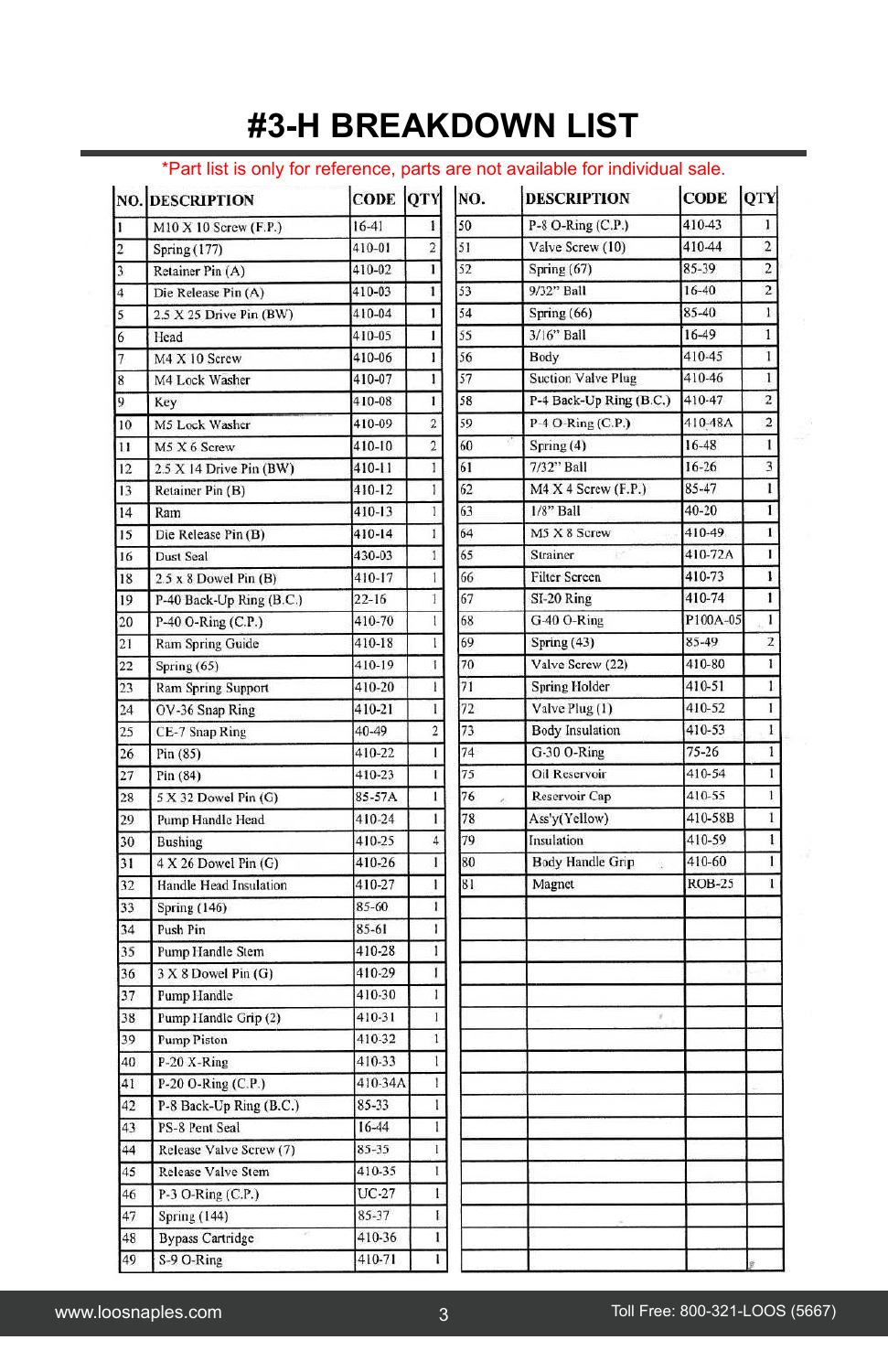- **1. To insert a die in the tope of the head** (6). Push the die release button (4) and place one die of the set in the top of the head, center it and release the button.
- **2. Insert the other die in the bottom of the head.** Depress the die release pin (15) and place the other die of the set in the bottom of the head and release the pin. The die will be held by the retainer pin (13). If it is difficult to depress the die release pin, pump the handle several times, this will expose the pin.



**3. The head of the compressor will rotate 180 degrees.** The head can be rotated to any desired position to accommodate operator's view of the dies, fitting position and operation.

### **CAUTION:**

Do not rotate the head under hydraulic pressure.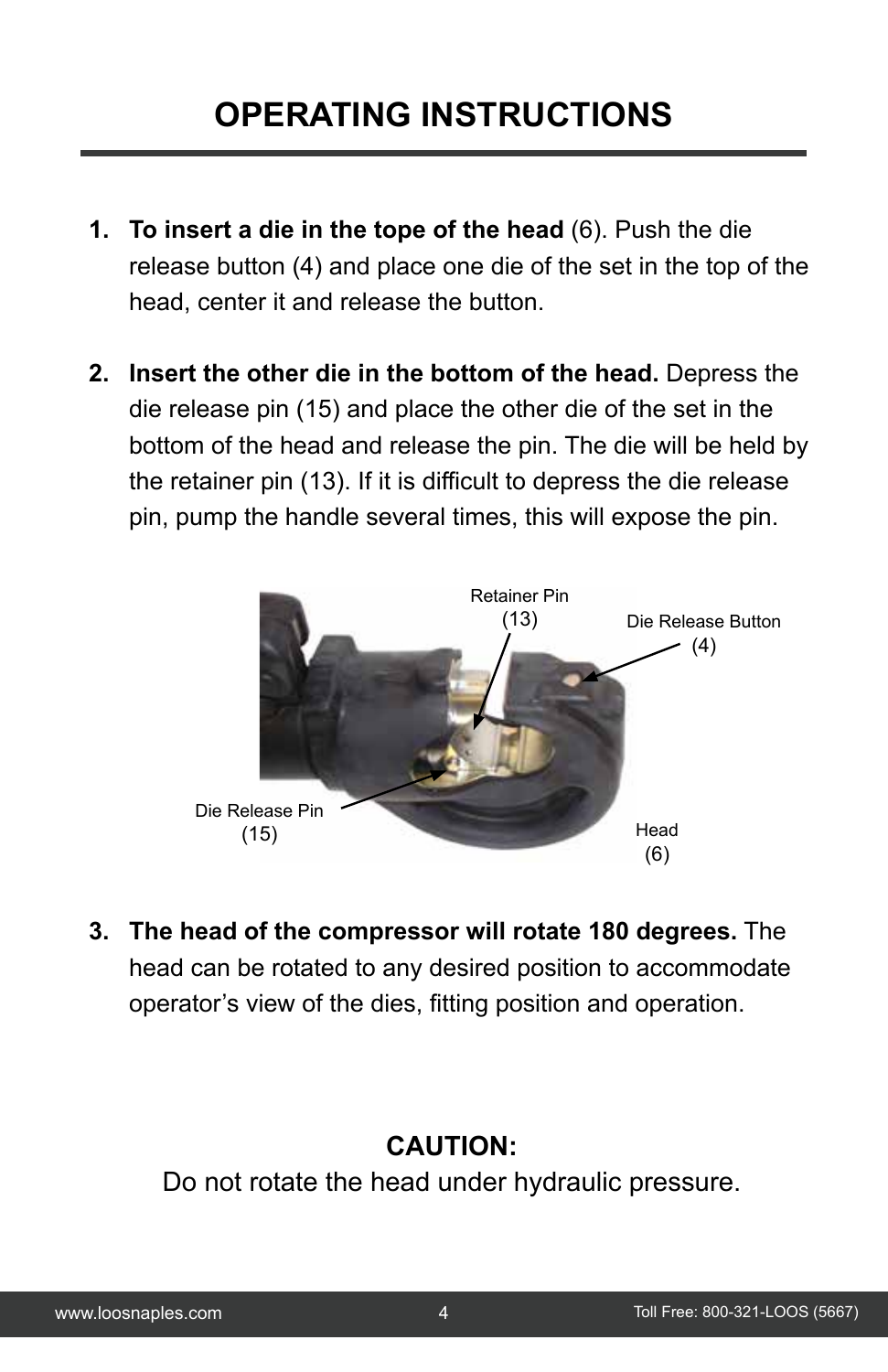## **OPERATING INSTRUCTIONS (CONT.)**

**4. Operate the pump handle** (37) until the dies are closed. If the dies are not clearly visible, the pumping should continue until a sound from bypass valve (48) is heard. First Stage, the pumping sound will accompany a reduction in the force required to close the pump handle.

After first stage has bypassed, pump 5 to 6 more times until it hits the second stage bypass. If the dies fail to close, it will be due to:

- a) the tool being used for some application for which it was not designed.
- b) the pressure not building up to 700kgs/cm (10,000 psi)
- c) the wrong dies being used for the incorrect size sleeve.

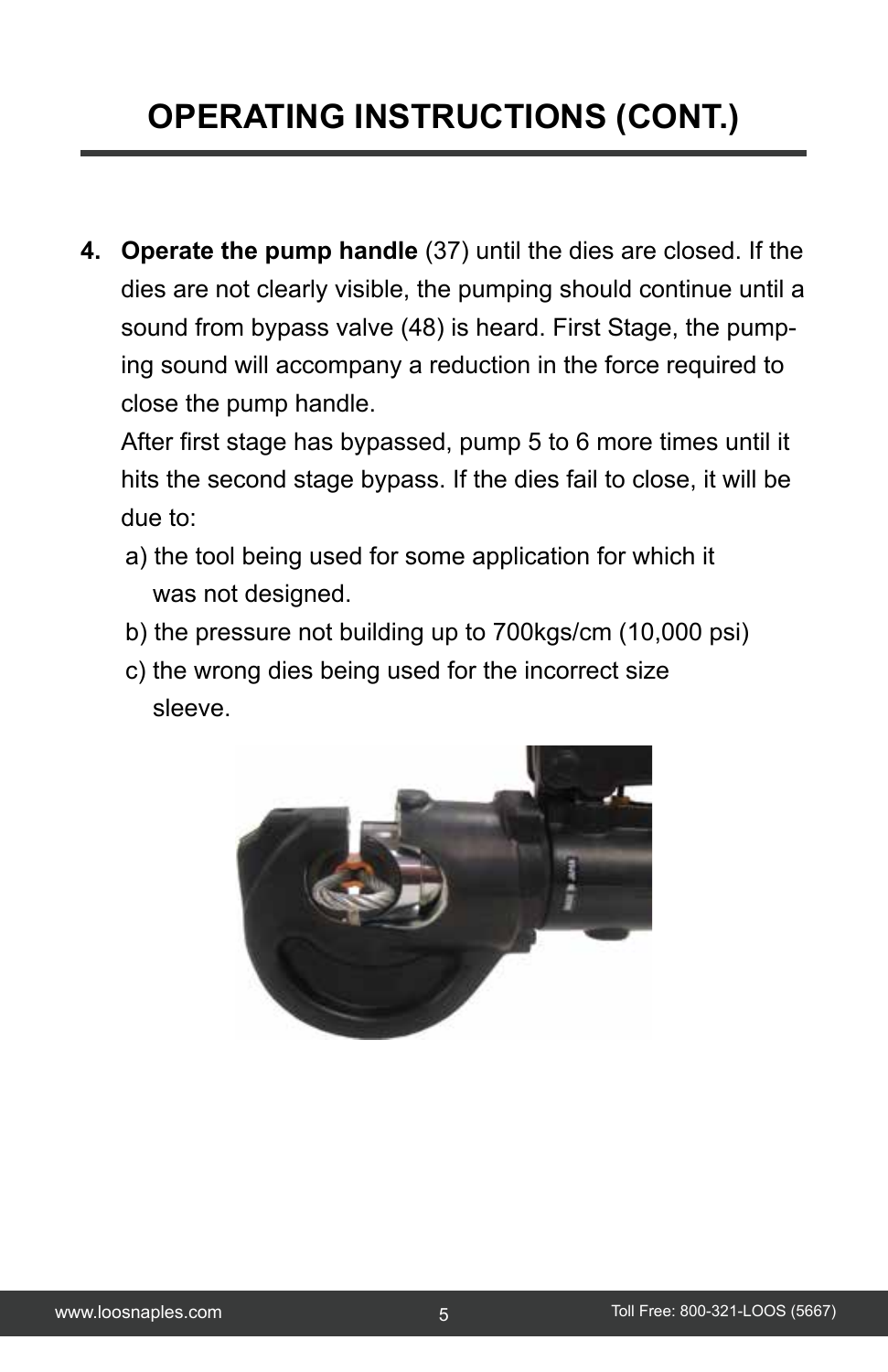## **OPERATING INSTRUCTIONS (CONT.)**

#### **5. Release pressure after operation.**

Release pressure by twisting pump handle (37) clockwise while holding the handle in the open position, then move the handle down into the closed position.

> **WARNING:** Keep fingers clear from the dies and ram (14) during operation.



Properly swaged sleeve.

Use the gauge that is provided to check the accuracy of the after swage dimension of the sleeve. Properly swaged sleeves should pass easily into the slot that corresponds to the sleeve sizes. Sleeves that do not fit properly into the gauge slot after swaging is an indication that the tool may be out of adjustment.

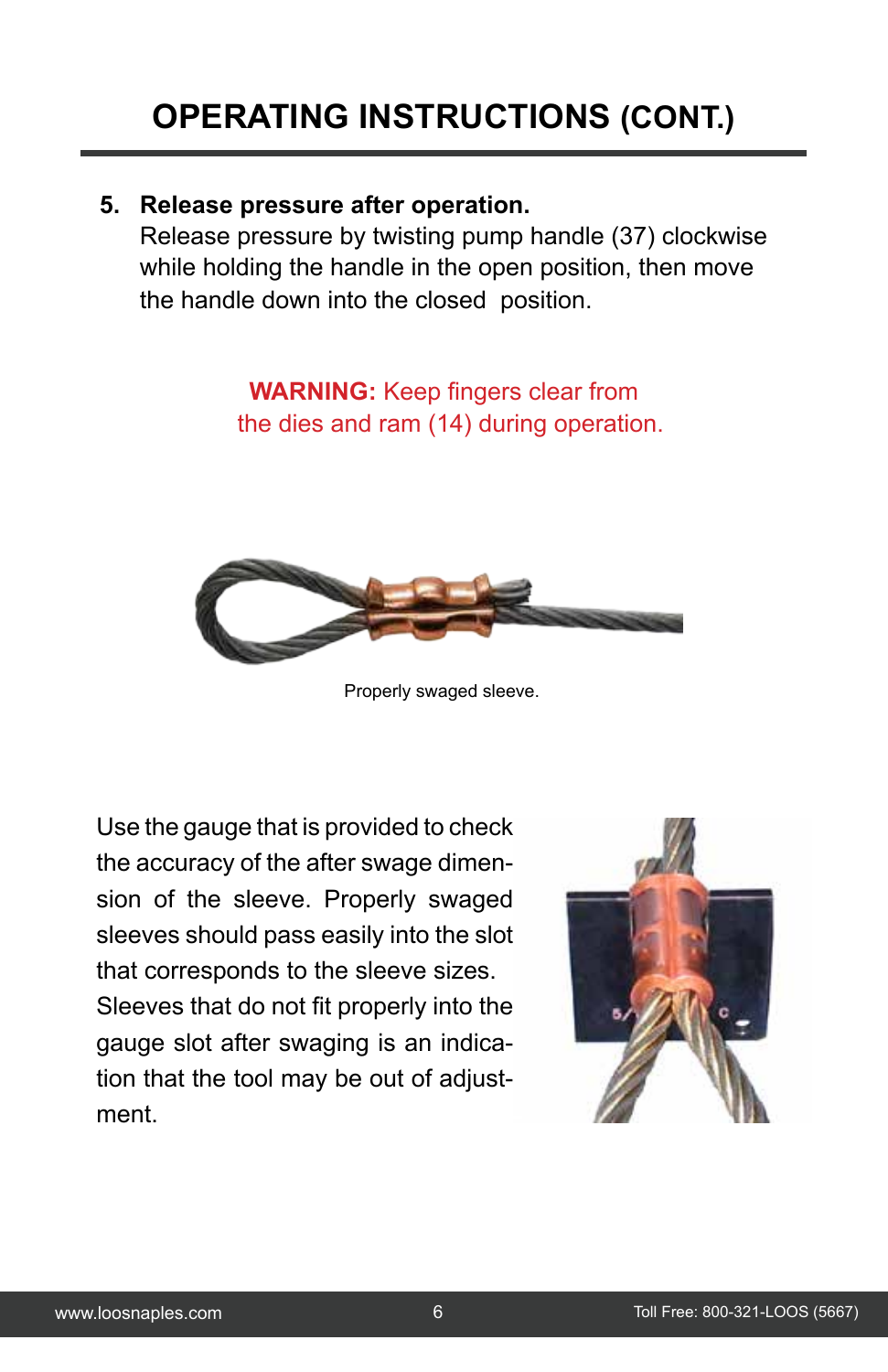- 1. Place the tool, head downward, and hold it in a vertical position.
- 2. Release pressure by twisting the handle clockwise (37) and press down.
- 3. Remove the body handle assembly (78 80)
- 4. Pump the handle several times and release pressure. Repeat this procedure several times. This will clear any air bubbles in the hydraulic system.
- 5. Holding the pump handle in the closed position, remove the reservoir cap (76) with care as air bubbles may remain in the end of the oil reservoir.
- 6. Fill oil (Shell Tellus oil T15, Mobile DET-13, or equal) and reset the cap.
- 7. Check the oil reservoir for pin holes by squeezing reservoir with fingers. If any leaks are detected, replace with a new reservoir (76).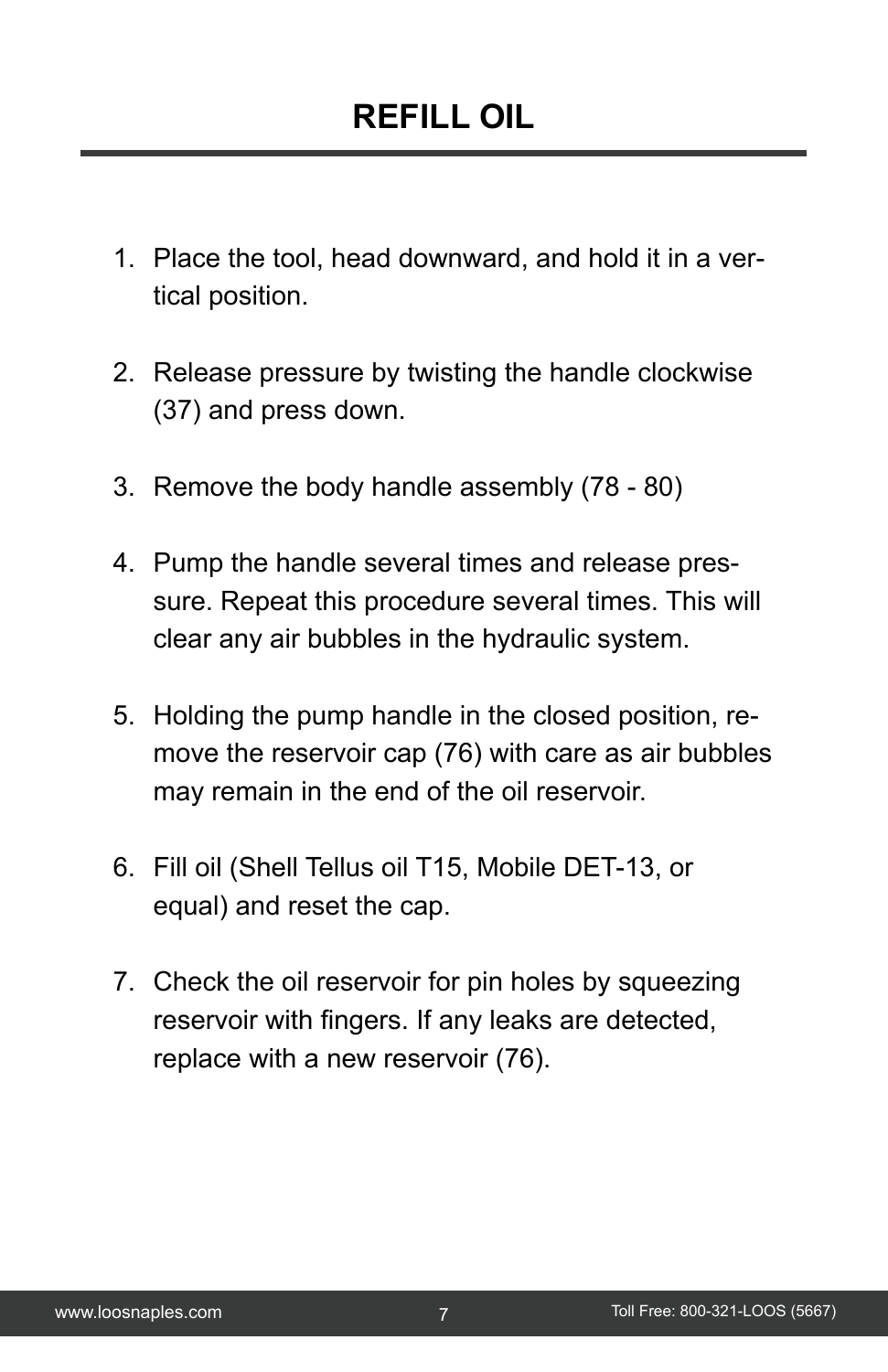- 1. Do not pump the tool to closed jaw position when the dies are not placed in the head. This can place excessive pressure on the jaws resulting in fracture or distortion of the jaws. If the jaws are mistakenly closed without the dies, do not continue to apply pressure by further pumping. If jaws are closed without die, loosen the bypass (48) and the release (45) valve.
- 2. Keep the tool clean and free from dirt or metal particles, especially around the head, dies and ram (14) of the tool.
- 3. Check the oil level periodically and use clean oil as recommended. Never mix different brands or types of oil as deterioration of the oil seals may result.
- 4. Do not adjust bypass cartridge.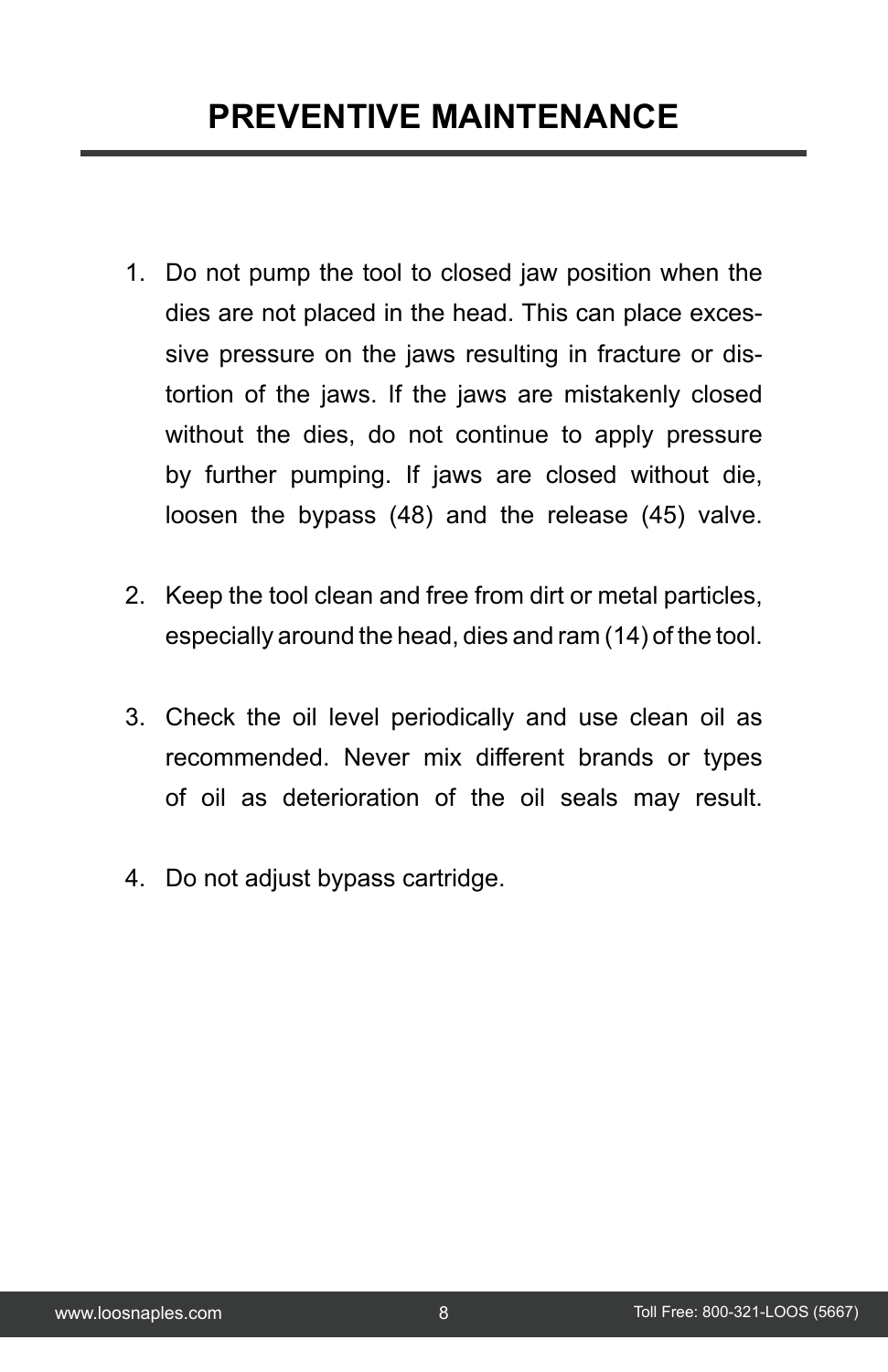#### **ALWAYS USE GAUGE TO CHECK THE AFTER SWAGE DIMENSION.**

Information below for: Flexible Cable 7x19 / 6x19 Construction.

| Cable<br><b>Diameter</b> | <b>LOOS</b><br><b>Part Number</b> | Use die &<br>gauge # | <b>Sleeve</b>          | No. of<br>compressions |
|--------------------------|-----------------------------------|----------------------|------------------------|------------------------|
| 1/4                      | <b>HD3-8</b>                      | 1/4                  | Copper & Aluminum Oval | 2                      |
| 5/16                     | <b>HD3-10</b>                     | 5/16                 | Copper & Aluminum Oval | 2                      |
| 3/8                      | HD3-12                            | 3/8                  | Copper & Aluminum Oval | 3                      |
| 7/16                     | <b>HD3-14C</b>                    | 7/16                 | Copper Oval            | $\overline{4}$         |
| 7/16                     | <b>HD3-14A/16C</b>                | 7/16                 | Aluminum Oval          | 3                      |
| 1/2                      | <b>HD3-14A/16C</b>                | 1/2                  | Copper Oval            | $\overline{4}$         |
| 1/2                      | <b>HD3-16A</b>                    | 1/2                  | Aluminum Oval          | 4                      |

#### **FOR MAXIMUM SAFETY AND HOLDING POWER WE RECOMMEND USING TWO(2) SLEEVES ON 3/8" AND LARGER.**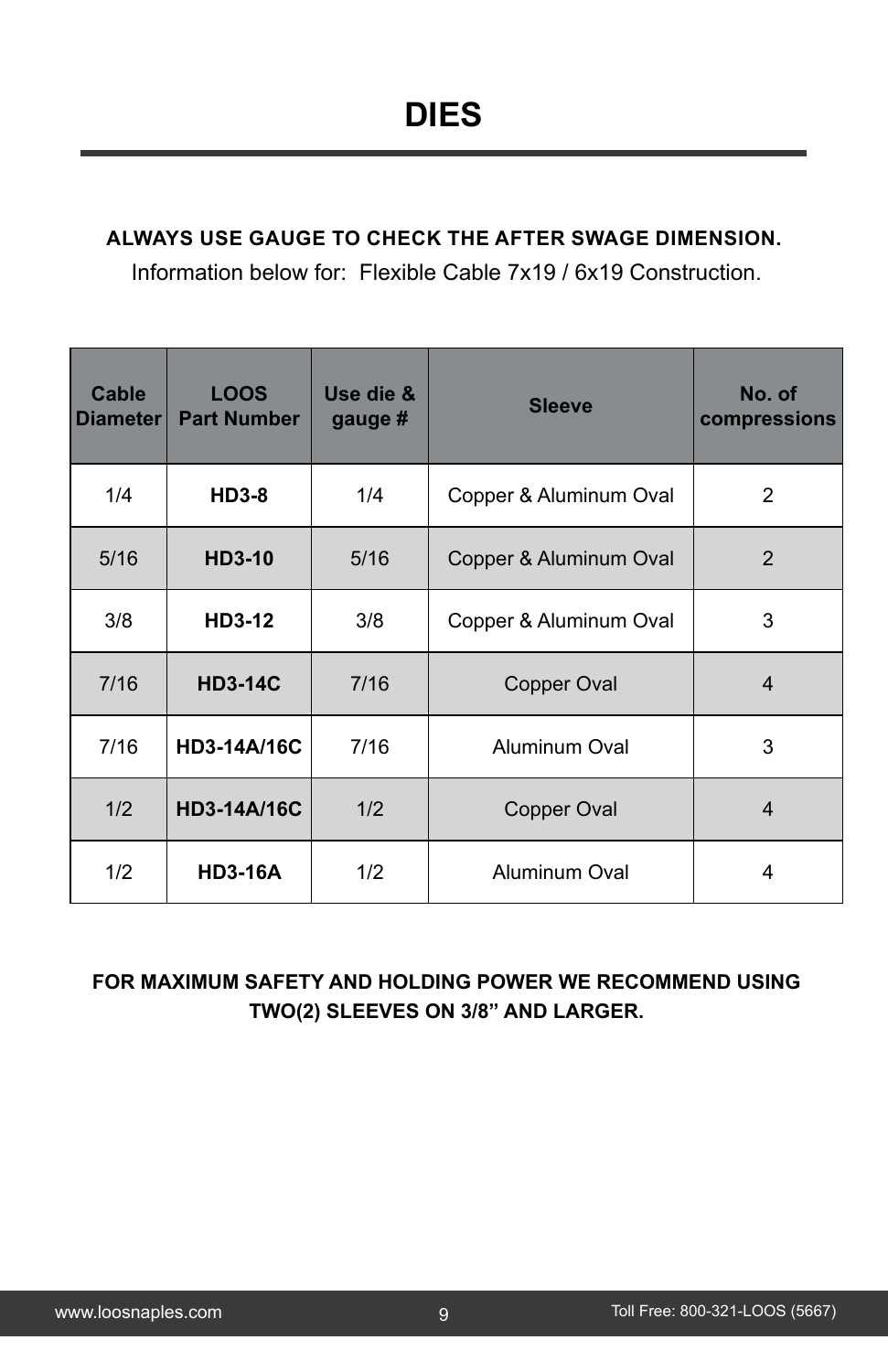Huskie Tools products carry a warranty that makes us a leader in the tool industry. No other manufacturer dares to back its tools as we do.

All Huskie REC-SERIES battery-operated products carry a 5-year warranty. The ECO-SERIES battery-operated products carry a 1-year warranty. The IL-ND battery-operated products carry a 3-year warranty. The BP-70E, BP-70EI, BP-70MH, and BP-80 batteries carry a 5-year or 1,000 recharge cycles warranty from the date stamped on the battery.

#### **PRODUCT WARRANTY**

| REC-Series battery-operated products          | 5 Years |
|-----------------------------------------------|---------|
| ECO-Series battery-operated products*         | 1 Year  |
| IL-ND battery-operated products               | 3 Years |
| Batteries (BP-70E, BP-70El**, BP-70MH, BP-80) | 5 Years |
| Chargers (CH-35R, CH-70DCH, CH-90, CH-86      | 5 Years |

\*Please call the factory with warranty questions.

\*\*The BP-70EI is no longer available. The LED indicator on the BP-70EI carries a 1-year warranty from purchase date.

The warranty does not cover any damages incurred from a Huskie tool including damages to property, bodily injuries, and lost wages resulting from such injuries. This warranty solely covers the repair or replacement of tools supplied by Huskie. These remedies are exclusive, and the total liability of Huskie Tools, Inc. whether based on contract, warranty, negligence, indemnification, strict liability or otherwise, shall not exceed the purchase price of the tool. In no event shall Huskie Tools, Inc. be liable for consequential, incidental or special damages.

HUSKIE TOOLS, INC. MAKES NO OTHER WARRANTIES OF ANY KIND, EXPRESSED OR IMPLIED, AND ALL IMPLIED WARRANTIES INCLUDING ANY WARRANTY OF MERCHANTABILITY AND FITNESS FOR A PARTICULAR PURPOSE ARE DISCLAIMED.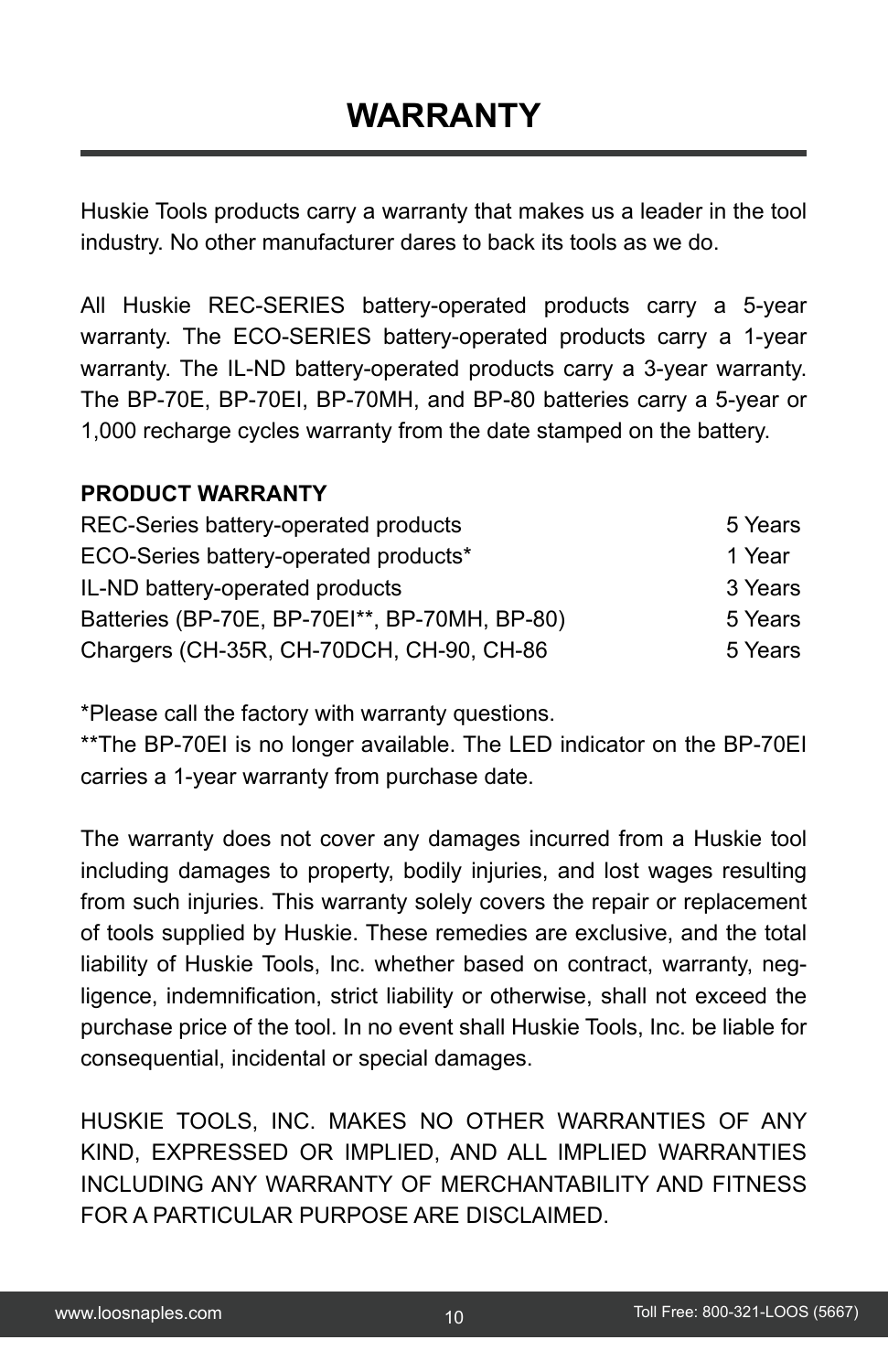### **WARRANTY (CONT.)**

Huskie reserves the right to determine all warranty claims. Huskie will not waranty tools containing parts or batteries not originally supplied by Huskie. Failure due to misuse, improper maintenance, misapplication, not following instructions or warnings, abuse or repairs attempted by anyone other than Huskie Tools, Inc. or an authorized service center renders this warranty null and void.

#### **Repair and Warranty Claims**

All claims must be sent to Huskie for inspection and authorization. A Return Goods Authorization (RGA) is required before shipping tools to Huskie. Secure the authorization by telephoning or writing to Huskie's main office with details of the claim. Non-warranty repairs are handled using the same procedure. Repairs exceeding 50 percent of the cost of a new tool will be advised before repairs are made.

#### **Payment Terms**

Upon credit approval, Huskie's standard payment terms are net-30 days. Visa, Mastercard, Discover, and American Express are also accepted.

#### **Freight**

All Huskie Tools are FOB, Glendale Heights, Illinois. Goods will be shipped pre-paid and added, unless otherwise specified. Freight shipments over \$17,000 are pre-paid.

#### **Quotations**

Special quantity quotations should be phoned in to discuss the scope of your tool requests.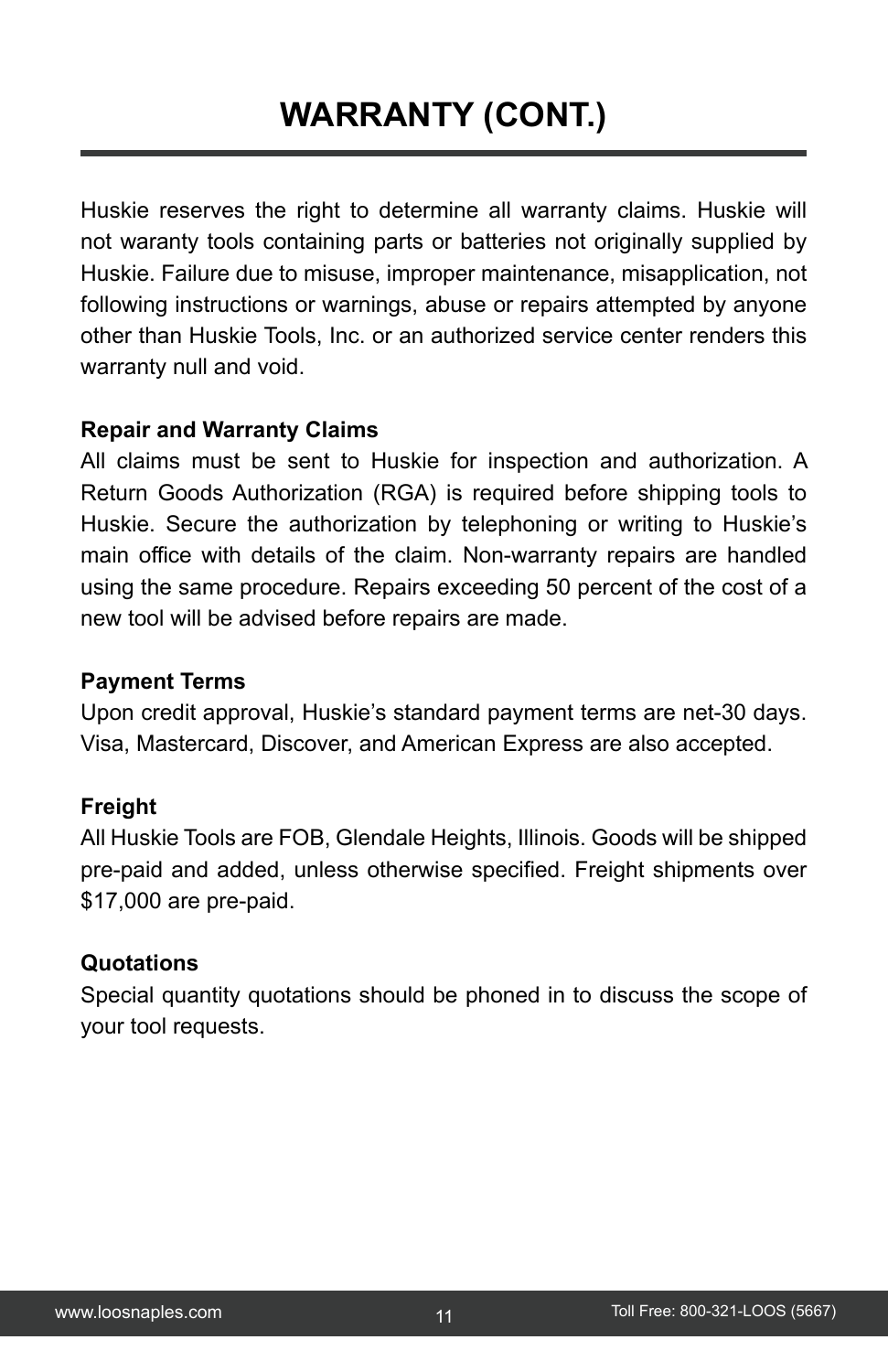### **WARRANTY (CONT.)**

#### **Complete Support Services**

Our customers have direct access to us for training, service, and problem solving. As specialists in tools, we maintain a trained repair staff and a large stock of parts. This contrasts with many tool suppliers who carry tools as a sideline without offering support services. Here are some reasons why our customers love to do business with us:

- Quick delivery
- We maintain inventory in our headquarters
- Training and troubleshooting services
- Fast repair service
- Design and engineering service for special tools

### **HOW TO GET SERVICE UNDER THE TERMS OF THE LIMITED WARRANTY**

#### **Return your product directly to Huskie Tools, Inc. as our representative network is not prepared to service the product under the terms of this warranty.**

1. Write, call, or fax Huskie stating the tool's purchase date and problem. You will be given an RGA # to assure that your merchandise will be properly handled upon its receipt.

2. CAUTION: Make sure the product is packaged adequately so as to prevent damage or loss during transit. The shipment must be prepaid and we recommend that it be insured. A cover letter indicating the reason for the return should be included in order to facilitate repairs.

3. To fill out an RGA online, go to HuskieTools.com and click on "Repairs."



198 N. Brandon Drive, Glendale Heights, IL 60139 Phone: (800) 860-6170 Fax: (800) 345-3767 HuskieTools.com